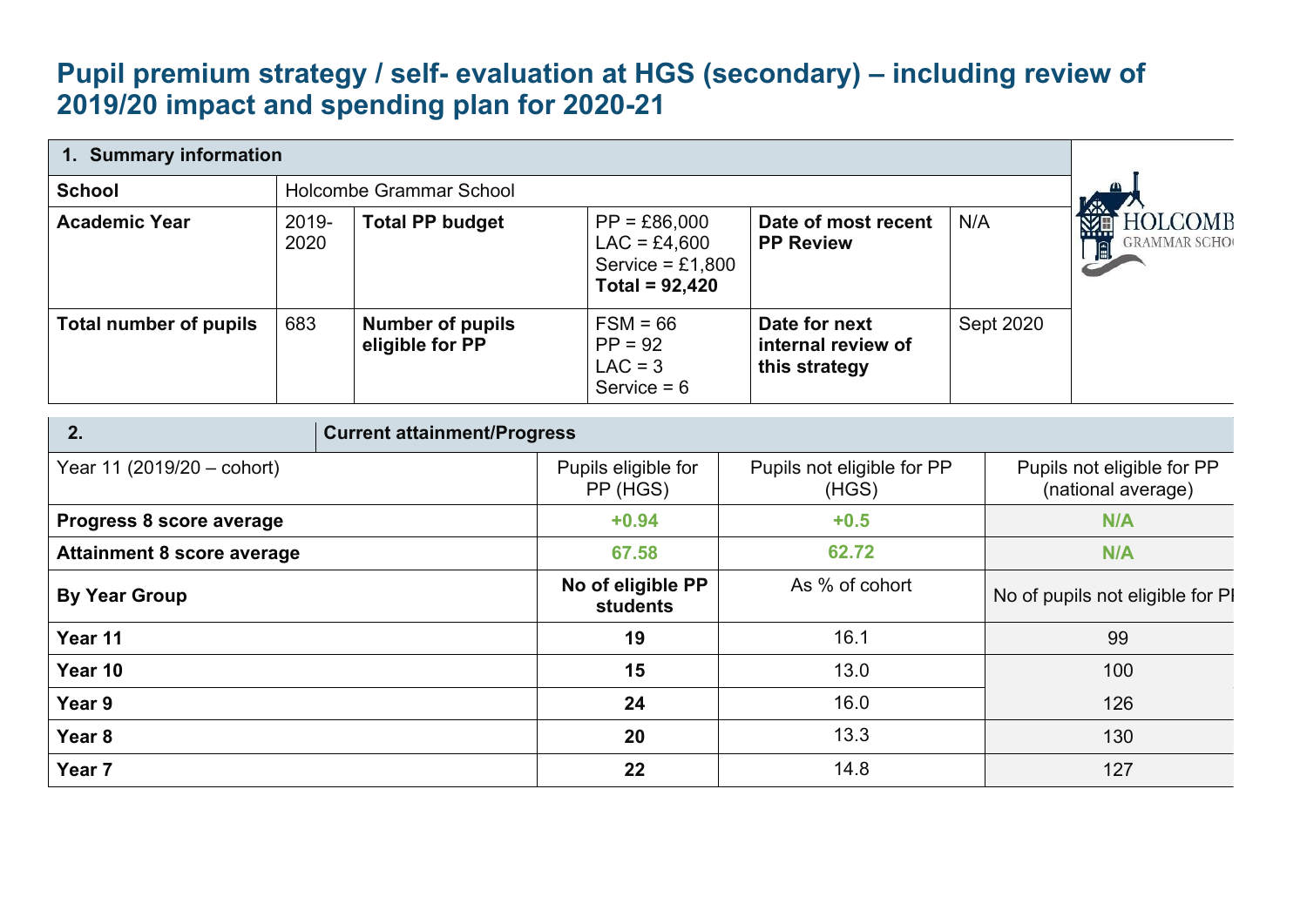|                | 3. Barriers to future attainment (for pupils eligible for PP)                                                                                                                                            |                                                                                                                            |  |  |  |  |  |
|----------------|----------------------------------------------------------------------------------------------------------------------------------------------------------------------------------------------------------|----------------------------------------------------------------------------------------------------------------------------|--|--|--|--|--|
|                | Academic barriers (issues to be addressed in school, such as poor literacy skills)                                                                                                                       |                                                                                                                            |  |  |  |  |  |
| A.             | Parental engagement of those students who live outside the local area, as well as students ability to stay for school support/intervention                                                               |                                                                                                                            |  |  |  |  |  |
| <b>B.</b>      | Students cultural capital – Medway has an extremely low IDACI – parental aspirations in area are low for their children – first generation<br>grammar school, first generation University                |                                                                                                                            |  |  |  |  |  |
| C.             | Academic literacy across all subject areas                                                                                                                                                               |                                                                                                                            |  |  |  |  |  |
|                | Additional barriers (including issues which also require action outside school, such as low attendance rates)                                                                                            |                                                                                                                            |  |  |  |  |  |
| D.             | Mental health issues arising from academic pressures, feelings of lost time, catch up and increase anxiety following long periods of time<br>out of school                                               |                                                                                                                            |  |  |  |  |  |
| Е.             | Negative impact of COVID19, lockdown and long period of virtual education where disadvantaged students may not have regular access<br>to computers/tablets to access or engage with meaningful learning. |                                                                                                                            |  |  |  |  |  |
|                | 4. Intended outcomes (specific outcomes and how they will be measured)                                                                                                                                   | Success criteria                                                                                                           |  |  |  |  |  |
| A.             | Opportunities given to ensure that those who are not engaging in support/ intervention<br>strategies, given within the school to overcome barriers.                                                      | Improved attendance and academic performance monitored by data                                                             |  |  |  |  |  |
| <b>B.</b>      | Literacy tools provided in a range of formats to ensure that students have the opportunity to                                                                                                            | Closing the gap between PP and non PP                                                                                      |  |  |  |  |  |
|                | practise and develop their literacy skills, literacy audit carried out and used to drive the<br>support required                                                                                         | Increased P8 score                                                                                                         |  |  |  |  |  |
|                | Increased student engagement in opportunities in literacy based events                                                                                                                                   |                                                                                                                            |  |  |  |  |  |
| $\mathbf{C}$ . | Equality of opportunity ensuring that students given a range of different cultural opportunities,<br>to enhance engagement as well as raising aspirations / esteem of students                           | Improved attendance / involvement in extra curricular opportunities when permitted<br>2020-21                              |  |  |  |  |  |
| D.             | Support put in place for vulnerable students to talk and discuss issues are they arise.                                                                                                                  | Students more aware of the support on offer as well as being proactive in seekir<br>advice, students' performance improved |  |  |  |  |  |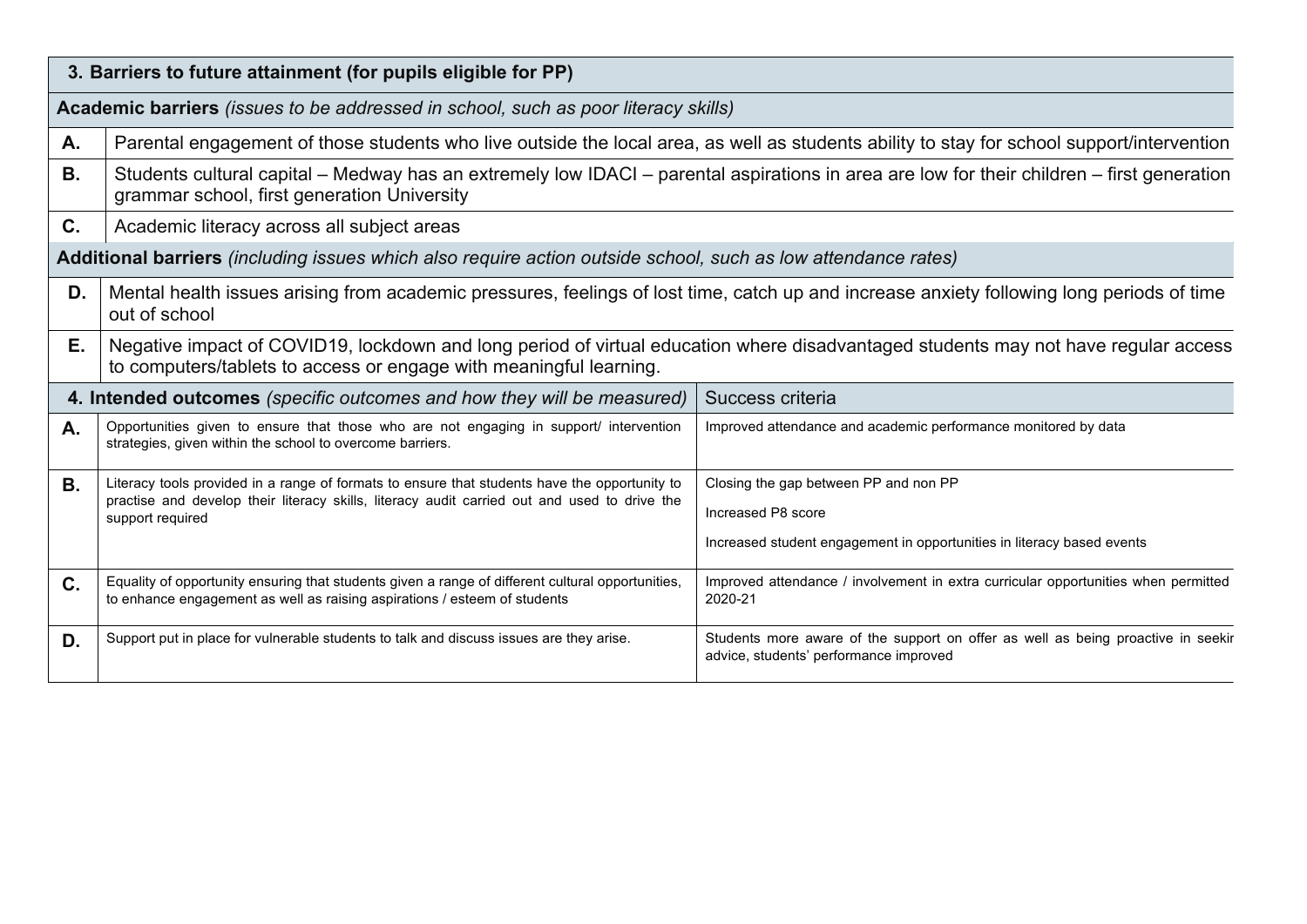| 5. Planned expenditure                          |                                                                                                                                                                                                                                                                                                                                                                                                                                                                           |                                      |                                                                                                                                                                                                                                                                                                                                                                             |                                                                                                                                                                                                         |                      |                                         |
|-------------------------------------------------|---------------------------------------------------------------------------------------------------------------------------------------------------------------------------------------------------------------------------------------------------------------------------------------------------------------------------------------------------------------------------------------------------------------------------------------------------------------------------|--------------------------------------|-----------------------------------------------------------------------------------------------------------------------------------------------------------------------------------------------------------------------------------------------------------------------------------------------------------------------------------------------------------------------------|---------------------------------------------------------------------------------------------------------------------------------------------------------------------------------------------------------|----------------------|-----------------------------------------|
| Academic year 20-21                             |                                                                                                                                                                                                                                                                                                                                                                                                                                                                           |                                      | £79,265 PP + LAC £4,690 + Service Children £1,860 = £85,815                                                                                                                                                                                                                                                                                                                 |                                                                                                                                                                                                         |                      |                                         |
|                                                 |                                                                                                                                                                                                                                                                                                                                                                                                                                                                           |                                      | The three headings enable you to demonstrate how you are using the Pupil Premium (£79,265) to improve classroom pedagogy, provide targeted support and support whole school strategiour                                                                                                                                                                                     |                                                                                                                                                                                                         |                      |                                         |
| i. Quality of teaching for all                  |                                                                                                                                                                                                                                                                                                                                                                                                                                                                           |                                      |                                                                                                                                                                                                                                                                                                                                                                             |                                                                                                                                                                                                         |                      |                                         |
| <b>Action</b>                                   | <b>Intended outcome</b>                                                                                                                                                                                                                                                                                                                                                                                                                                                   |                                      | What is the evidence and rationale for this choice?                                                                                                                                                                                                                                                                                                                         | How will you<br>ensure it is<br>implemented<br>well?                                                                                                                                                    | <b>Staff</b><br>lead | When will you reviev<br>implementation? |
| <b>Teaching Staff Salaries</b>                  |                                                                                                                                                                                                                                                                                                                                                                                                                                                                           |                                      |                                                                                                                                                                                                                                                                                                                                                                             |                                                                                                                                                                                                         |                      |                                         |
| Principal (10% of salary)                       | Responsible<br>for<br>outcomes across the school, and<br>ensuring there is an appropriate<br>curriculum, monitoring progress of<br>PP, working with middle leadership<br>on strategies to support PP<br>students' progress.<br>To ensure that all safeguarding<br>concerns relating to disadvantaged<br>students are addressed in an<br>expedient and effective manner. To<br>foster<br>learning and maximise the impact of<br>school time for disadvantaged<br>students. | successful<br>positive behaviour for | Evidence of commitment required and leadership from the top<br>demonstrating to all staff importance of PP, commitment to removal<br>of barriers for students and allocation of support and funds as<br>required to achieve this.                                                                                                                                           | Termly reporting<br>to<br>Trust/Governors<br>on student<br>progress                                                                                                                                     | <b>LPN</b>           | End January 2021 an<br>End August 2021  |
| Head of School - Staffing<br>& Operations (10%) | Responsible for ensuring all those<br>pupils entitled to funding are aware<br>and utilise the funding available to<br>support them removing barriers to<br>their learning, progress and final<br>outcomes. To monitor and track<br>spending to ensure all funds are<br>allocated to PP students with review<br>of impact of spending.                                                                                                                                     |                                      | Accurate report and ensuring all students entitled receive support is<br>essential - evidence on SIMS and staff access to essential<br>information about students as well as surveys to ensure we have<br>information about what is needed to support students<br>Quality first recruitment of the best possible staff on EEF has most<br>significant impact on PP progress | Termly reporting<br>to<br>Trust/Governors<br>on student<br>progress<br>Financial<br>reporting check<br>vs Census<br>Regular data<br>collection<br>checks<br>HR/Recruitment<br>audits termly by<br>Trust | <b>JVA</b>           | End January 2021 an<br>End August 2021  |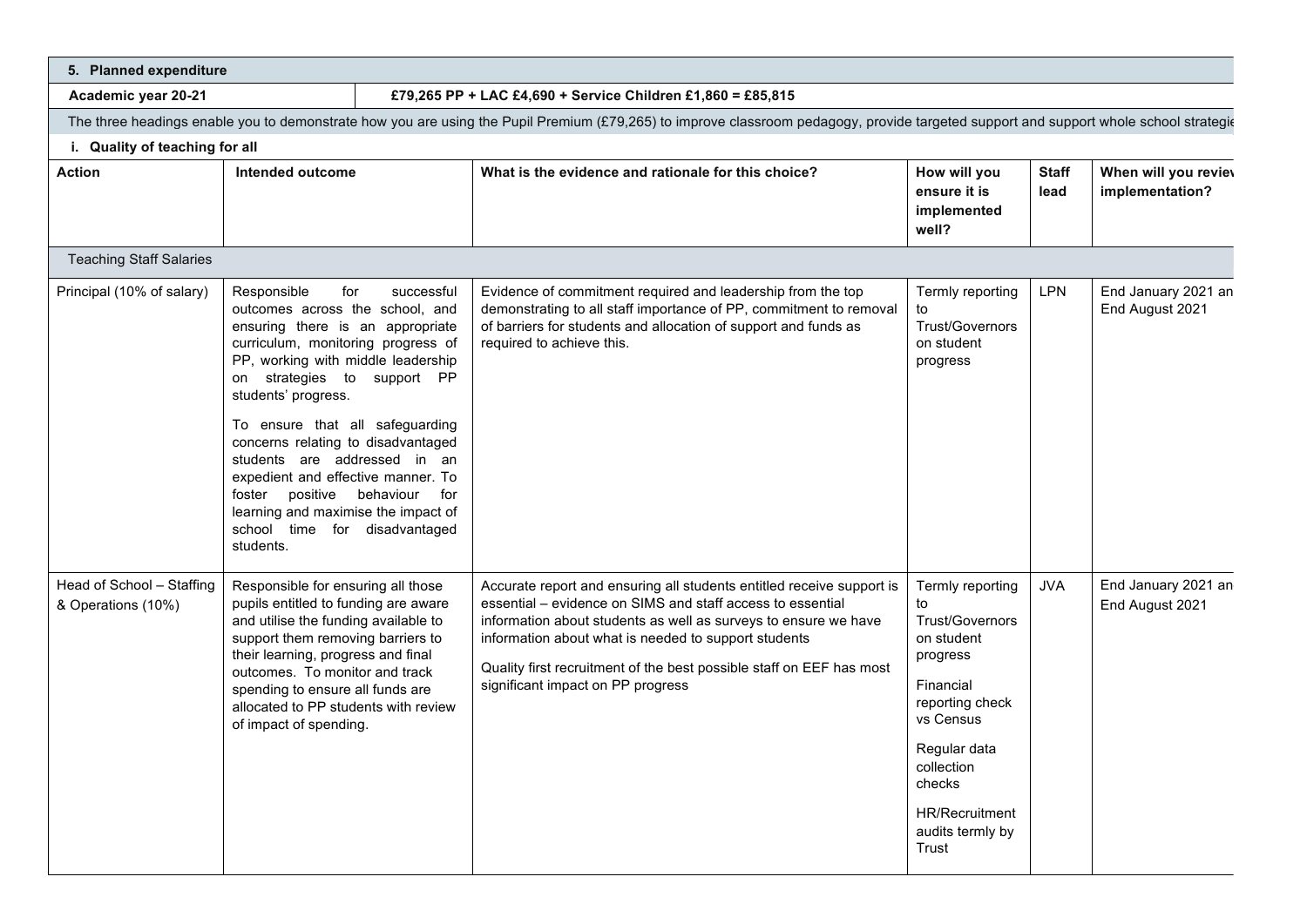|                                                                                            |                                                                                                                                                                                                                                                                                                                                                                                                                                                                                                                                                                                                                                                                              |                                                                                                                                                                                                                                                                                                                                                                                                                                                                                                                                                                                                                                                                                                                                                                                            | <b>Trust QAs</b>                                                                                                                                                           |     |                                        |
|--------------------------------------------------------------------------------------------|------------------------------------------------------------------------------------------------------------------------------------------------------------------------------------------------------------------------------------------------------------------------------------------------------------------------------------------------------------------------------------------------------------------------------------------------------------------------------------------------------------------------------------------------------------------------------------------------------------------------------------------------------------------------------|--------------------------------------------------------------------------------------------------------------------------------------------------------------------------------------------------------------------------------------------------------------------------------------------------------------------------------------------------------------------------------------------------------------------------------------------------------------------------------------------------------------------------------------------------------------------------------------------------------------------------------------------------------------------------------------------------------------------------------------------------------------------------------------------|----------------------------------------------------------------------------------------------------------------------------------------------------------------------------|-----|----------------------------------------|
|                                                                                            |                                                                                                                                                                                                                                                                                                                                                                                                                                                                                                                                                                                                                                                                              |                                                                                                                                                                                                                                                                                                                                                                                                                                                                                                                                                                                                                                                                                                                                                                                            | Teaching and<br>learning walks to<br>see what is<br>going on in the<br>classroom as<br>'typical'                                                                           |     |                                        |
| Trust Lead for Teaching<br>& Learning (5%)                                                 | To drive quality first teaching and<br>learning, ensuring all teachers have<br>the necessary data and strategies for<br>support pupil premium students and<br>deliver stretch and challenge<br>Thinking Schools approach -<br>throughout lessons embedded for all                                                                                                                                                                                                                                                                                                                                                                                                            | Quality first teaching on EEF research has most significant impact<br>on PP students progress<br>Metacognition and self-regulation approaches have consistently<br>high levels of impact, with pupils making an average of seven<br>months' additional progress.<br>EEF - These strategies are usually more effective when taught in<br>collaborative groups so that learners can support each other and<br>make their thinking explicit through discussion.<br>The potential impact of these approaches is high, and require<br>pupils to take greater responsibility for their learning and develop<br>their understanding of what is required to succeed.<br>The evidence indicates that teaching these strategies can be<br>particularly effective for low achieving and older pupils. | Internal and<br>Trust QA<br>Learning Walks<br>Trainee/Mentor<br>& Coaching<br>reports                                                                                      | LGE | End January 2021 an<br>End August 2021 |
| Deputy<br>Head<br>οf<br>School - Quality of<br>Education/Curriculum<br>& Achievement (15%) | To ensure student services and<br>Deputy Senco identify barriers to<br>learning and provide suitable support<br>and expertise to allow students to<br>access the curriculum fully. To<br>ensure there is a culture of good<br>behaviour for learning within the<br>classroom to further facilitate a calm<br>and purposeful learning environment<br>where all PP students can flourish.<br>To foster high levels of attainment by<br>disadvantaged<br>Students across the school and<br>particularly during Key Stage<br>4. Identify and meet specific needs<br>for disadvantage students in relation<br>to post-16 pathways, providing a<br>strong foundation for continued | Bespoke and personal knowledge of PP students is vital to<br>identifying and removing barriers to learning and their success.<br>Student passports shared with teaching and relevant support staff<br>and inform planning and support learning and progress of students.                                                                                                                                                                                                                                                                                                                                                                                                                                                                                                                   | Learning<br>passports with<br>appropriate<br>strategies<br>available and<br>used by all staff<br>to inform their<br>lesson<br>preparation.<br><b>SEN Trust</b><br>reviews. | ATI | End January 2021 an<br>End August 2021 |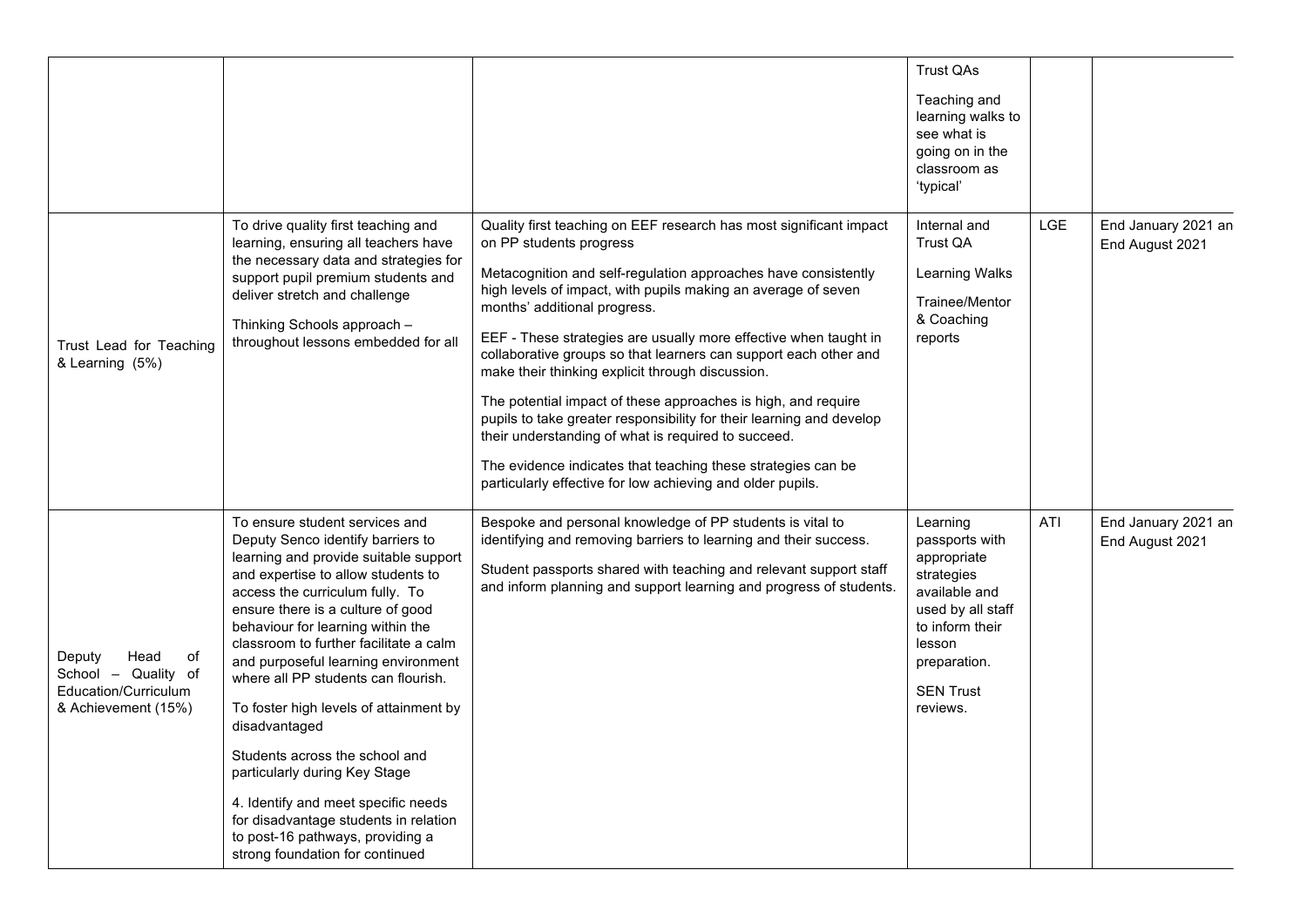|                                              | progress.                                                                                                                                                                                                                                                                                                         |                                                                                                                               |                                                                                                                |                                 |        |
|----------------------------------------------|-------------------------------------------------------------------------------------------------------------------------------------------------------------------------------------------------------------------------------------------------------------------------------------------------------------------|-------------------------------------------------------------------------------------------------------------------------------|----------------------------------------------------------------------------------------------------------------|---------------------------------|--------|
| Head of Year (Year 11)<br>(10%)              | To foster progress of disadvantaged<br>students within their Year group.<br>Identifying and meeting needs and<br>opportunities beyond the curriculum.<br>Provide support in the identification<br>special educational needs of<br>disadvantaged students.                                                         | Bespoke and personal knowledge of PP students is vital to<br>identifying and removing barriers to learning and their success. | Termly reporting<br>of PP student<br>progress by<br>HOY to SLT with<br>review of<br>strategies as<br>necessary | <b>TMG</b><br>ATI<br><b>ABS</b> | Termly |
| Head of Year (Year 10<br>(10%)               | To foster progress of disadvantaged<br>students within their Year group.<br>Identifying and meeting needs and<br>opportunities beyond the curriculum.<br>Provide support in the identification<br>of special educational needs of<br>disadvantaged students.<br>Lead on the development of PP<br>literacy skills. | Bespoke and personal knowledge of PP students is vital to<br>identifying and removing barriers to learning and their success. | Termly reporting<br>of PP student<br>progress by<br>HOY to SLT with<br>review of<br>strategies as<br>necessary | <b>SHK</b>                      | Termly |
| Head of Year (Year 9)<br>(10%)               | To foster progress of disadvantaged<br>students within their Year group.<br>Identifying and meeting needs and<br>opportunities beyond the curriculum.<br>Provide support in the identification<br>of special educational needs of<br>disadvantaged students.                                                      | Bespoke and personal knowledge of PP students is vital to<br>identifying and removing barriers to learning and their success. | Termly reporting<br>of PP student<br>progress by<br>HOY to SLT with<br>review of<br>strategies as<br>necessary | <b>DHS</b>                      | Termly |
| Leads of Lower School<br>(Years 7 & 8) (10%) | To foster progress of disadvantaged<br>lower school students Year group.<br>Identifying and meeting needs and<br>opportunities beyond the curriculum.<br>Provide support in the identification<br>of special educational needs of<br>disadvantaged students.                                                      | Bespoke and personal knowledge of PP students is vital to<br>identifying and removing barriers to learning and their success. | Termly reporting<br>of PP student<br>progress by<br>HOY to SLT with<br>review of<br>strategies as<br>necessary | <b>RMN</b><br>JLE               | Termly |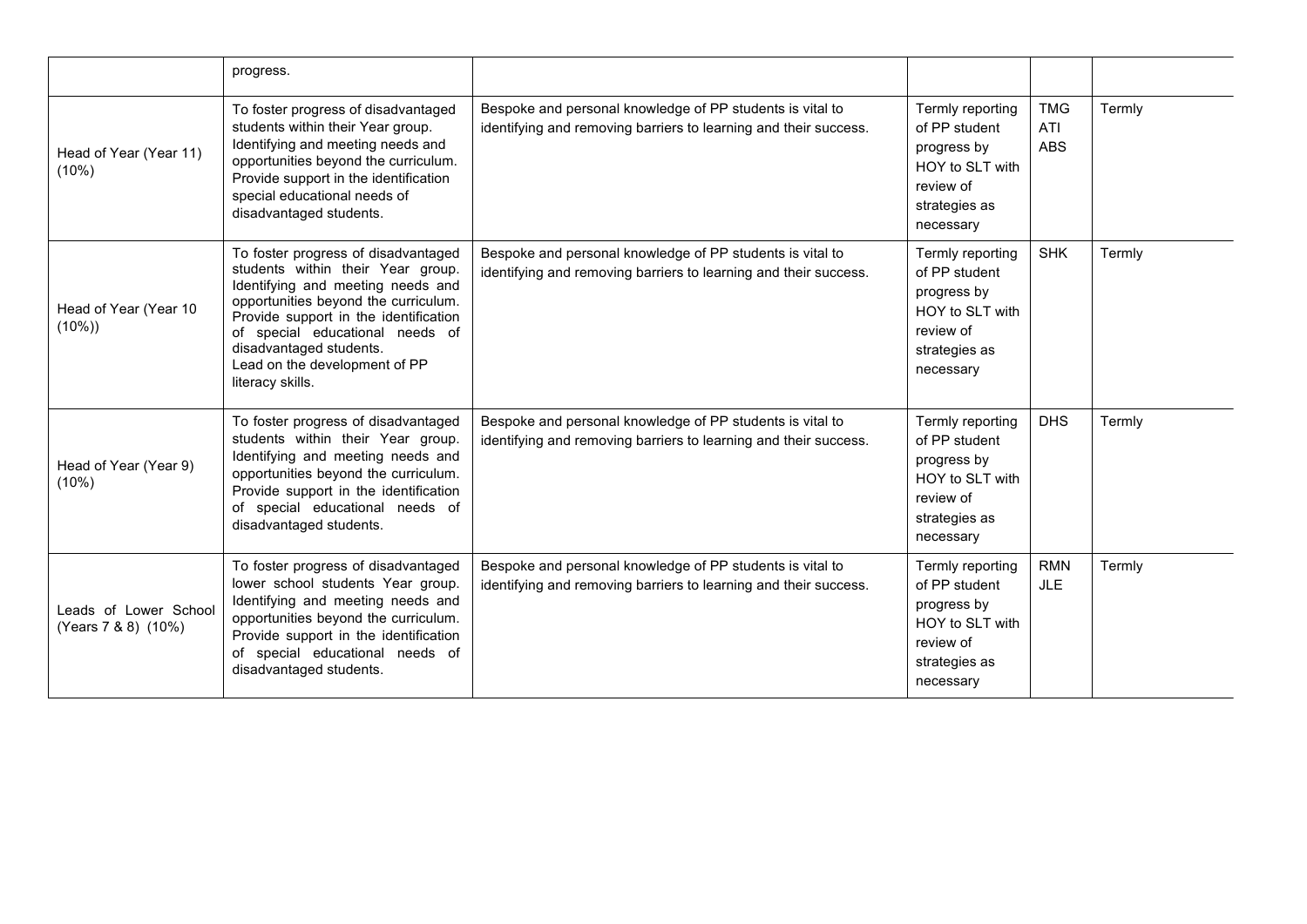| Literacy Lead<br>Drive Team to promote<br>whole school thinking,<br>teaching and learning<br>strategies, metacognition<br>and self-regulation | The dissemination of literacy and<br>oracy strategies to HoY and FT's<br>weekly, with a range of targeted<br>activities for students to work<br>through | Oral language interventions emphasise the importance of spoken<br>language and verbal interaction in the classroom. Based on the<br>idea that comprehension and reading skills benefit from explicit<br>discussion of either the content or processes of learning, or both.<br>Oral language approaches include:<br>targeted reading aloud & book discussion with young children;<br>explicitly extending pupils' spoken vocabulary;<br>the use of structured questioning to develop reading<br>$\bullet$<br>comprehension; and the use of purposeful, curriculum-<br>focused, dialogue and interaction. Oral language interventions<br>emphasise the importance of spoken language and verbal<br>interaction in the classroom. They are based on the idea that<br>comprehension and reading skills benefit from explicit<br>discussion of either the content or processes of learning, or<br>both.<br>Oral language interventions aim to support learners' articulation of<br>ideas and spoken expression. Has some similarity to approaches<br>based on Metacognition which make talk about learning explicit in<br>classrooms (such as Philosophy for Children), and to Collaborative<br>learning approaches which promote pupils' talk and interaction in<br>groups (such as Thinking Together). Overall, studies consistently<br>show positive impact on learning, including on oral language skills<br>and reading comprehension. On average, pupils who participate in<br>oral language interventions make approximately five months'<br>additional progress over the course of a year. Overall, studies of<br>oral language interventions consistently show positive impact on<br>learning. All pupils appear to benefit from oral language<br>interventions, but some studies show slightly larger effects for<br>younger children and pupils from disadvantaged backgrounds (up<br>to six months' additional progress). Some types of oral language<br>interventions appear to be more effective than others, on average.<br>Interventions which are directly related to text comprehension or<br>problem-solving appear to have greater impact. There is also<br>consistent evidence supporting reading to young children and<br>encouraging them to answer questions and to talk about the story<br>with a trained adult. A number of studies show the benefits of<br>trained teaching assistants effectively supporting both oral<br>language skills and reading outcomes. Approaches which explicitly<br>aim to develop spoken vocabulary work best when they are related<br>to current content being studied in school, and when they involve<br>active and meaningful use of any new vocabulary. Similarly,<br>approaches that use technology are most effective when the<br>technology is used as a medium to encourage collaborative work<br>and interaction between pupils, rather than in a direct teaching or<br>tutoring role. Most studies comment on the importance of training<br>and teacher development or support with implementation. | Lead with time<br>and support<br>available<br>Driven team<br>leads to support<br>initiatives across<br>the school<br>Dedicated HOS<br>for teaching and<br>learning leading<br>both to ensure<br>strategies are<br>appropriate and<br>consistent | JSL/L<br><b>GE</b> | End January 2021 an<br>End August 2021<br><b>Budgeted cost</b>   £60,000 |
|-----------------------------------------------------------------------------------------------------------------------------------------------|---------------------------------------------------------------------------------------------------------------------------------------------------------|--------------------------------------------------------------------------------------------------------------------------------------------------------------------------------------------------------------------------------------------------------------------------------------------------------------------------------------------------------------------------------------------------------------------------------------------------------------------------------------------------------------------------------------------------------------------------------------------------------------------------------------------------------------------------------------------------------------------------------------------------------------------------------------------------------------------------------------------------------------------------------------------------------------------------------------------------------------------------------------------------------------------------------------------------------------------------------------------------------------------------------------------------------------------------------------------------------------------------------------------------------------------------------------------------------------------------------------------------------------------------------------------------------------------------------------------------------------------------------------------------------------------------------------------------------------------------------------------------------------------------------------------------------------------------------------------------------------------------------------------------------------------------------------------------------------------------------------------------------------------------------------------------------------------------------------------------------------------------------------------------------------------------------------------------------------------------------------------------------------------------------------------------------------------------------------------------------------------------------------------------------------------------------------------------------------------------------------------------------------------------------------------------------------------------------------------------------------------------------------------------------------------------------------------------------------------------------------------------------------------------------------------------------------------------------------------------------------------------------------------------------------------------------------------------------------------------------------------------------------------------------------------------------------------------------------------------------------------------------------------------------------------------------------------------------------------|-------------------------------------------------------------------------------------------------------------------------------------------------------------------------------------------------------------------------------------------------|--------------------|--------------------------------------------------------------------------|
|-----------------------------------------------------------------------------------------------------------------------------------------------|---------------------------------------------------------------------------------------------------------------------------------------------------------|--------------------------------------------------------------------------------------------------------------------------------------------------------------------------------------------------------------------------------------------------------------------------------------------------------------------------------------------------------------------------------------------------------------------------------------------------------------------------------------------------------------------------------------------------------------------------------------------------------------------------------------------------------------------------------------------------------------------------------------------------------------------------------------------------------------------------------------------------------------------------------------------------------------------------------------------------------------------------------------------------------------------------------------------------------------------------------------------------------------------------------------------------------------------------------------------------------------------------------------------------------------------------------------------------------------------------------------------------------------------------------------------------------------------------------------------------------------------------------------------------------------------------------------------------------------------------------------------------------------------------------------------------------------------------------------------------------------------------------------------------------------------------------------------------------------------------------------------------------------------------------------------------------------------------------------------------------------------------------------------------------------------------------------------------------------------------------------------------------------------------------------------------------------------------------------------------------------------------------------------------------------------------------------------------------------------------------------------------------------------------------------------------------------------------------------------------------------------------------------------------------------------------------------------------------------------------------------------------------------------------------------------------------------------------------------------------------------------------------------------------------------------------------------------------------------------------------------------------------------------------------------------------------------------------------------------------------------------------------------------------------------------------------------------------------------------|-------------------------------------------------------------------------------------------------------------------------------------------------------------------------------------------------------------------------------------------------|--------------------|--------------------------------------------------------------------------|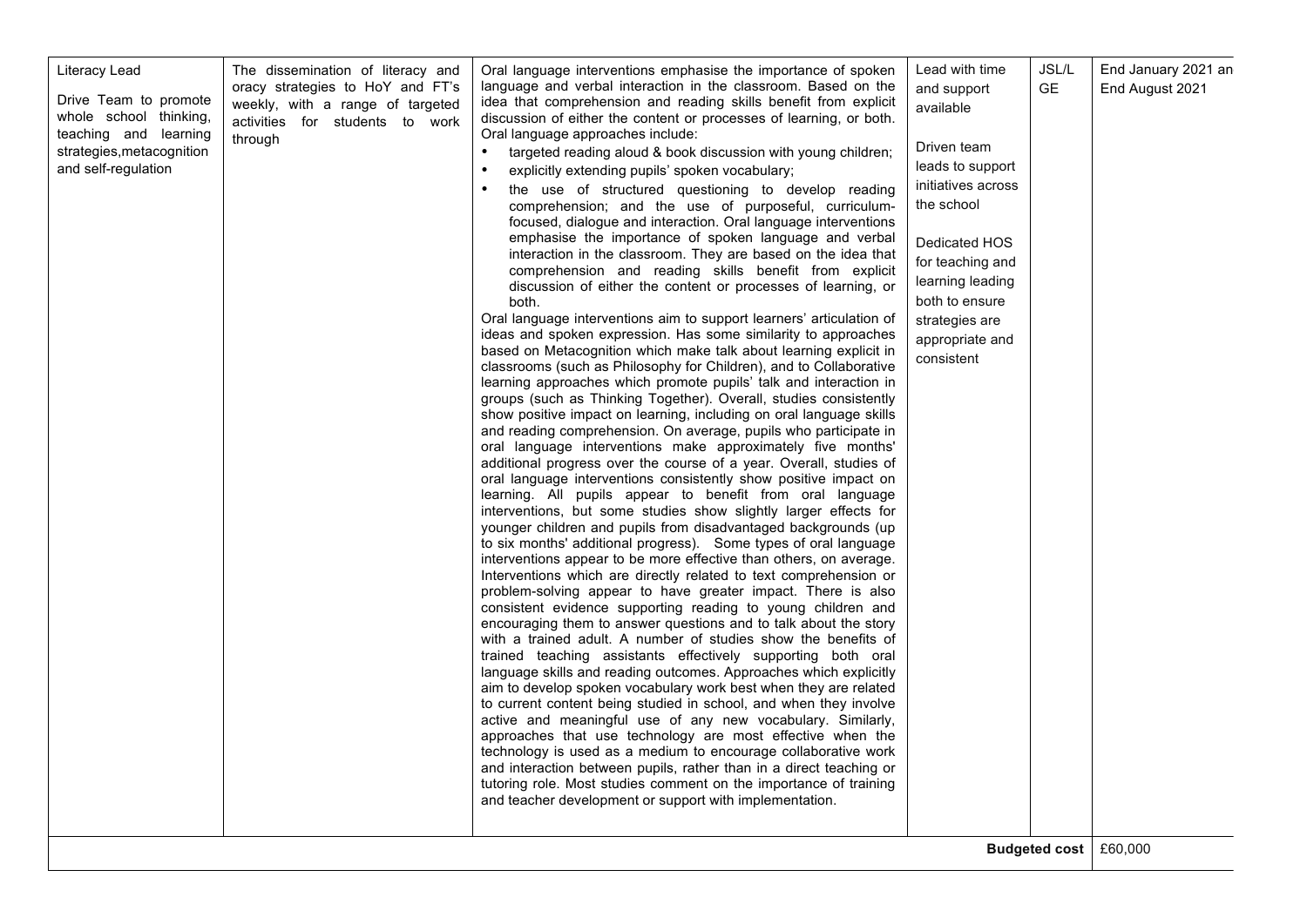| <b>Action</b>                                                                                    | <b>Intended outcome</b>                                                                                                                                                                                                                                                                                                                                                                                               | What is the evidence and rationale for this choice?                                                                                                                                                                                                                                                                                                                                                                                                                                                                                                                                                                                                                                                                                                                                                                                                                                                                                                                                                                                                                                                                                                                                                                                                                                                                                                                                                                                                                                                                                                                                                                                                                                             | How will you<br>ensure it is<br>implemented<br>well?                                                    | <b>Staff</b><br>lead | When will you reviev<br>implementation?                                                                                         |
|--------------------------------------------------------------------------------------------------|-----------------------------------------------------------------------------------------------------------------------------------------------------------------------------------------------------------------------------------------------------------------------------------------------------------------------------------------------------------------------------------------------------------------------|-------------------------------------------------------------------------------------------------------------------------------------------------------------------------------------------------------------------------------------------------------------------------------------------------------------------------------------------------------------------------------------------------------------------------------------------------------------------------------------------------------------------------------------------------------------------------------------------------------------------------------------------------------------------------------------------------------------------------------------------------------------------------------------------------------------------------------------------------------------------------------------------------------------------------------------------------------------------------------------------------------------------------------------------------------------------------------------------------------------------------------------------------------------------------------------------------------------------------------------------------------------------------------------------------------------------------------------------------------------------------------------------------------------------------------------------------------------------------------------------------------------------------------------------------------------------------------------------------------------------------------------------------------------------------------------------------|---------------------------------------------------------------------------------------------------------|----------------------|---------------------------------------------------------------------------------------------------------------------------------|
| Student<br>support<br>by<br>Counsellor<br>&<br>Train<br>internal mental<br>health<br>ambassadors | Emotional stable to be able to<br>build<br>learning<br>access<br>and<br>the<br>relationships<br>within<br>school<br>environment<br>Behaviour issues in school towards<br>peers and approach to own learning.<br>Emotional developmental, lack of<br>resilience to home and school<br>environment. Lack of ability to make<br>friendships, unable to deal with day<br>day occurrences and<br>life<br>to<br>experiences | Interventions which target social and emotional learning<br>$\bullet$<br>(SEL) seek to improve pupils' interaction with others and<br>self-management of emotions, rather than focusing directly<br>on the academic or cognitive elements of learning. SEL<br>interventions might focus on the ways in which students<br>work with (and alongside) their peers, teachers, family or<br>community. Three broad categories of SEL interventions can<br>be identified:<br>universal programmes which generally take place in the<br>$\bullet$<br>classroom;<br>more specialised programmes which are targeted at<br>$\bullet$<br>students with particular social or emotional needs; and<br>school-level approaches to developing a positive school<br>ethos, which also aim to support greater engagement in<br>learning.<br>On average, SEL interventions have an identifiable and valuable<br>impact on attitudes to learning and social relationships in school.<br>They also have an average overall impact of four months'<br>additional progress on attainment. Although SEL interventions<br>are almost always perceived to improve emotional or attitudinal<br>outcomes, not all interventions are equally effective at raising<br>attainment. Improvements appear more likely when SEL<br>approaches are embedded into routine educational practices and<br>supported by professional development and training for staff. In<br>addition, the implementation of the programme and the degree to<br>which teachers are committed to the approach appear to be<br>important. SEL approaches have been found to be effective in<br>primary and secondary schools, and early years settings. | Engage<br>an<br>appropriate<br>external<br>counsellor<br>qualified to deal<br>with<br>teenage<br>issues | SGD                  | is<br><b>This</b><br>review<br>annually but studer<br>individua<br>are<br>reviewed after their<br>counselli<br>week<br>sessions |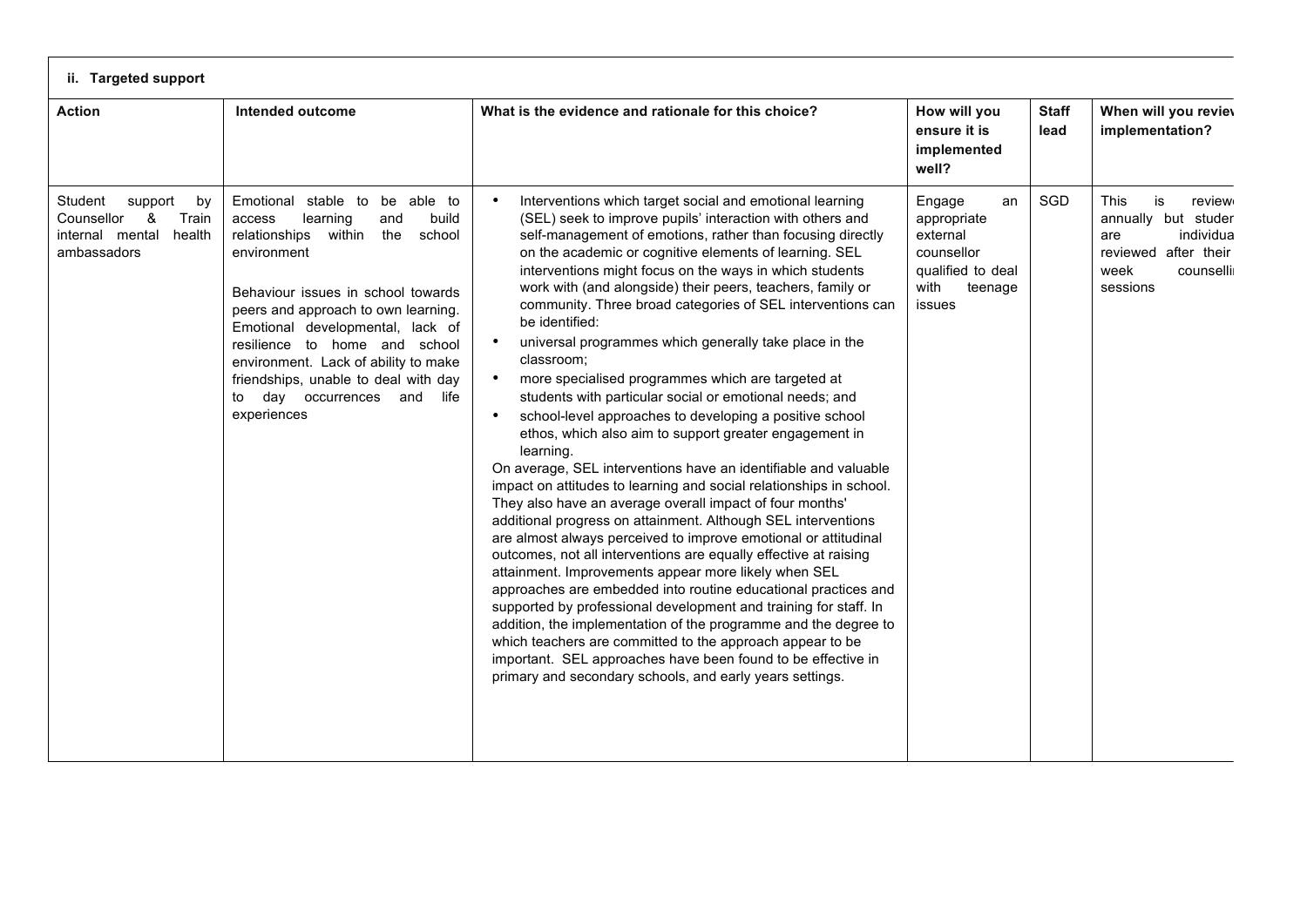| Where permitted,                                                                                     | Staff to provide a range of stimuli to                                                                                                                                                                                                               | Evidence indicates that one to one tuition can be effective,                                                                                                                                                                                                                                                                                                                                                                                                                                                                                                                                                                                                                                                                                                                                                                                                                                                                                                                                                                                                                                                                                                                                                                                                                                                                                                                                                                                                                                                                                          | Monitored<br>by                                                                         | <b>ABS</b> | Monitoring to revie                                                                                                                                                   |
|------------------------------------------------------------------------------------------------------|------------------------------------------------------------------------------------------------------------------------------------------------------------------------------------------------------------------------------------------------------|-------------------------------------------------------------------------------------------------------------------------------------------------------------------------------------------------------------------------------------------------------------------------------------------------------------------------------------------------------------------------------------------------------------------------------------------------------------------------------------------------------------------------------------------------------------------------------------------------------------------------------------------------------------------------------------------------------------------------------------------------------------------------------------------------------------------------------------------------------------------------------------------------------------------------------------------------------------------------------------------------------------------------------------------------------------------------------------------------------------------------------------------------------------------------------------------------------------------------------------------------------------------------------------------------------------------------------------------------------------------------------------------------------------------------------------------------------------------------------------------------------------------------------------------------------|-----------------------------------------------------------------------------------------|------------|-----------------------------------------------------------------------------------------------------------------------------------------------------------------------|
| Interventions - After<br>school support<br>Sessions, Holiday<br>support sessions                     | engage and enthuse students.<br>Staff to deliver targeted intervention<br>to support PP students and other<br>vulnerable students in the run up to<br>prelims and external examinations,<br>increase confidence more positive<br>work ethic          | delivering approximately five additional months' progress on<br>average. Short, regular sessions (about 30 minutes, three to five<br>times a week) over a set period of time (six to twelve weeks)<br>appear to result in optimum impact.<br>Evidence also suggests tuition should be additional to, but<br>explicitly linked with, normal teaching, and that teachers should<br>monitor progress to ensure the tutoring is beneficial. Studies<br>comparing one to one with small group tuition show mixed results.<br>In some cases one to one tuition has led to greater improvement,<br>while in others tuition in groups of two or three has been equally or<br>even more effective. The variability in findings may suggest it is the<br>particular type or quality of teaching enabled by very small groups<br>that is important, rather than the precise size of the group.<br>Summer schools/weekend catch up sessions are often designed<br>as catch-up programmes. On average, evidence suggests that<br>pupils who attend a summer school or similar programme make<br>approximately two additional months' progress compared to similar<br>pupils who to do not. Greater impacts (as much as four additional<br>months'<br>progress) can be achieved when summer<br>schools/programmes are intensive, well-resourced, and involve<br>small group tuition by trained and experienced teachers. In<br>contrast, summer schools without a clear academic component are<br>not usually associated with learning gains. Other variables, such | for<br>Lead<br>outcomes                                                                 |            | students engagemer<br>and range of resourc<br>used to support as w<br>as feedback from st<br>to measure impact<br>subjects.<br>their<br>Rewards to motiva<br>students |
|                                                                                                      |                                                                                                                                                                                                                                                      | as whether the teacher is one of the student's usual teachers,<br>seem to make less difference on average.                                                                                                                                                                                                                                                                                                                                                                                                                                                                                                                                                                                                                                                                                                                                                                                                                                                                                                                                                                                                                                                                                                                                                                                                                                                                                                                                                                                                                                            |                                                                                         |            |                                                                                                                                                                       |
| Students services<br>support of vulnerable<br>students/<br>Education Psychologist /<br>Draw and Talk | Students become more resilient<br>towards everyday school and home<br>life and are able to access learning<br>and engage in school routines.<br>Behaviour, academic progress, peer<br>relationships, communication from<br>home or external agencies | Increasing parental engagement is the involvement of parents in<br>supporting their children's academic learning. It includes:<br>approaches and programmes which aim to develop<br>parental skills such as literacy or IT skills;<br>general approaches which encourage parents to support<br>their children with, for example reading or homework;<br>the involvement of parents in their children's learning<br>activities; and<br>more intensive programmes for families in crisis<br>$\bullet$                                                                                                                                                                                                                                                                                                                                                                                                                                                                                                                                                                                                                                                                                                                                                                                                                                                                                                                                                                                                                                                   | Regular<br>monitoring and<br>reports.<br>Communicating<br>with the student<br>and home. | SGD        | Reviewed<br>case<br>case. Can be ongoi<br>as is appropriate                                                                                                           |
|                                                                                                      |                                                                                                                                                                                                                                                      |                                                                                                                                                                                                                                                                                                                                                                                                                                                                                                                                                                                                                                                                                                                                                                                                                                                                                                                                                                                                                                                                                                                                                                                                                                                                                                                                                                                                                                                                                                                                                       |                                                                                         |            |                                                                                                                                                                       |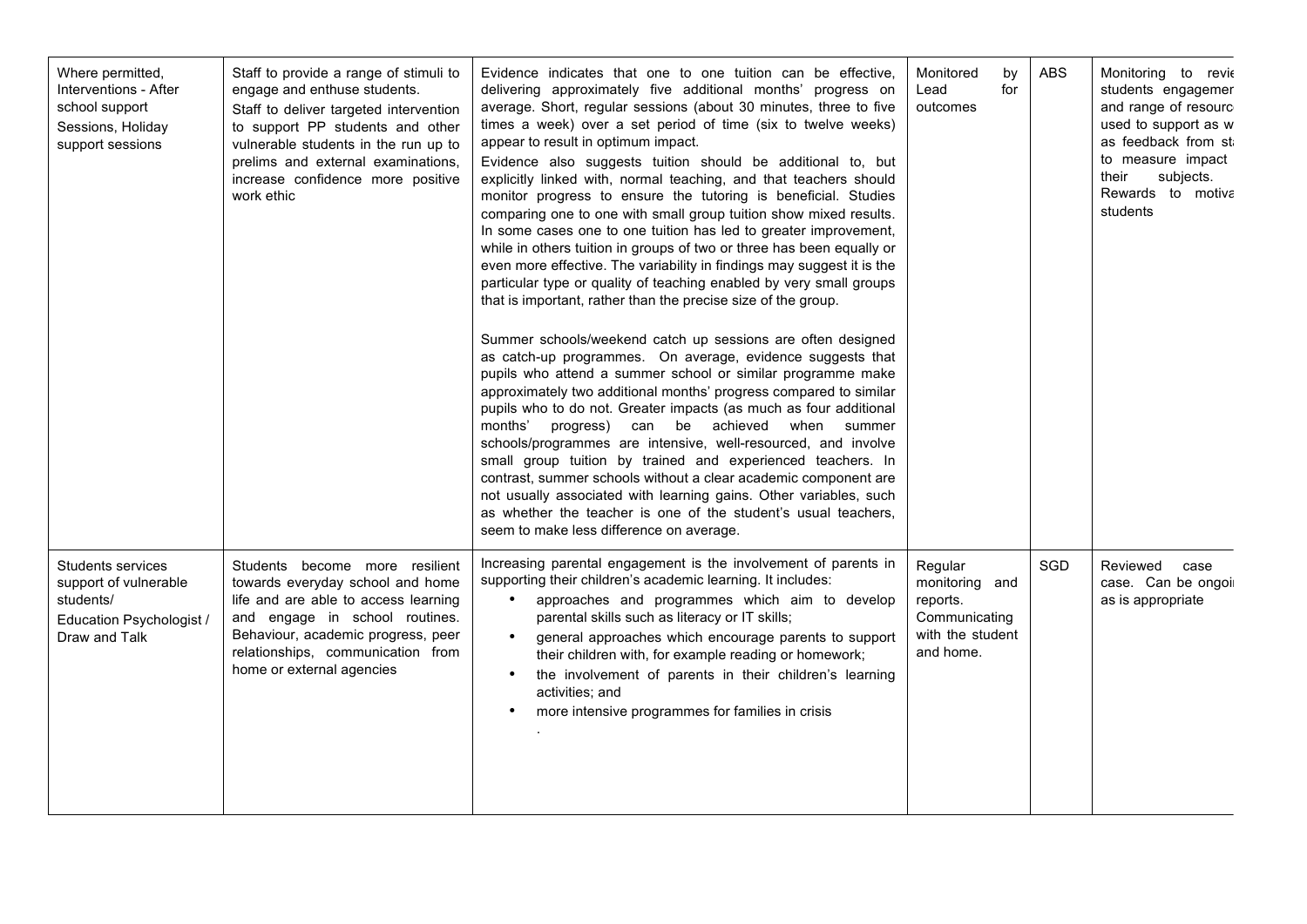| Getting all<br>disadvantaged students<br>back into school from<br>Sep 2020 and identifying<br>gaps in students'<br>knowledge | Base line testing and gap analysis<br>on return to school to inform<br>planning of teaching to plug gaps in<br>knowledge over lockdown period.<br>Relaunch<br>of<br>new<br>parental<br>engagement communication My Ed<br>- PS Connect in September 2020                                                                                                                                                                                                                                | Parental engagement is consistently associated with pupils'<br>success at school. Developing effective parental engagement to<br>improve their children's attainment is challenging and Two recent<br>meta-analyses from the USA suggested that increasing parental<br>engagement in primary and secondary schools had on average<br>two to three months' positive impact.<br>Developing effective parental engagement to improve their<br>children's attainment is challenging and needs careful monitoring<br>and evaluation.<br>The EEF has tested a number of interventions designed to<br>improve pupils' outcomes by engaging parents in different types of<br>skills development. The consistent message from these has been<br>that it is difficult to engage parents in programmes. By contrast, a<br>trial which aimed to prompt greater parental engagement through<br>text message alerts delivered a small positive impact, and at very<br>low cost.                                                                                                                                                                                                                                                                                                                                             | Monitor<br>response rates<br>Daily<br>attendance<br>checks<br>with<br>calls home for<br>any<br>absences<br>not<br>authorised/repor<br>ted<br>Participation<br>with my end/PS<br>connect<br>monitored |     |                                       |
|------------------------------------------------------------------------------------------------------------------------------|----------------------------------------------------------------------------------------------------------------------------------------------------------------------------------------------------------------------------------------------------------------------------------------------------------------------------------------------------------------------------------------------------------------------------------------------------------------------------------------|---------------------------------------------------------------------------------------------------------------------------------------------------------------------------------------------------------------------------------------------------------------------------------------------------------------------------------------------------------------------------------------------------------------------------------------------------------------------------------------------------------------------------------------------------------------------------------------------------------------------------------------------------------------------------------------------------------------------------------------------------------------------------------------------------------------------------------------------------------------------------------------------------------------------------------------------------------------------------------------------------------------------------------------------------------------------------------------------------------------------------------------------------------------------------------------------------------------------------------------------------------------------------------------------------------------|------------------------------------------------------------------------------------------------------------------------------------------------------------------------------------------------------|-----|---------------------------------------|
| Reading,<br>comprehension and<br>extended writing<br>opportunities within<br>lesson                                          | Reading comprehension strategies<br>focus on the learners' understanding<br>of written text. Pupils are taught a<br>range of techniques which enable<br>them to comprehend the meaning of<br>what they read. These can include:<br>inferring meaning from context;<br>summarising or identifying key<br>points; using graphic or semantic<br>organisers; developing questioning<br>strategies; and monitoring their own<br>comprehension and<br>identifying<br>difficulties themselves | On average, reading comprehension approaches deliver an<br>additional six months'<br>Successful<br>progress.<br>reading<br>comprehension approaches allow activities to be carefully tailored<br>to pupils' reading capabilities, and involve activities and texts that<br>provide an effective, but not overwhelming, challenge.<br>On average, reading comprehension approaches deliver an<br>additional six months' progress<br>Many of the approaches can be usefully combined with<br>Collaborative learning techniques and Phonics to develop reading<br>skills. The use of techniques such as graphic organisers and<br>drawing pupils' attention to text features are likely to be particularly<br>useful when reading expository or information texts.<br>There are some indications that computer-based tutoring<br>approaches can be successful in improving<br>reading<br>comprehension (although the evidence is less robust in this area),<br>particularly when they focus on the development of strategies and<br>self-questioning skills.<br>Comparative findings indicate that, on average, reading<br>comprehension approaches appear to be more effective than<br>Phonics or Oral language approaches for upper primary and<br>secondary pupils, for both short-term and long-term impact. | Review at key<br>check points as<br>published                                                                                                                                                        | LGE | End January 2021 a<br>End August 2021 |
| Budgeted cost                                                                                                                |                                                                                                                                                                                                                                                                                                                                                                                                                                                                                        |                                                                                                                                                                                                                                                                                                                                                                                                                                                                                                                                                                                                                                                                                                                                                                                                                                                                                                                                                                                                                                                                                                                                                                                                                                                                                                               |                                                                                                                                                                                                      |     | £10,000                               |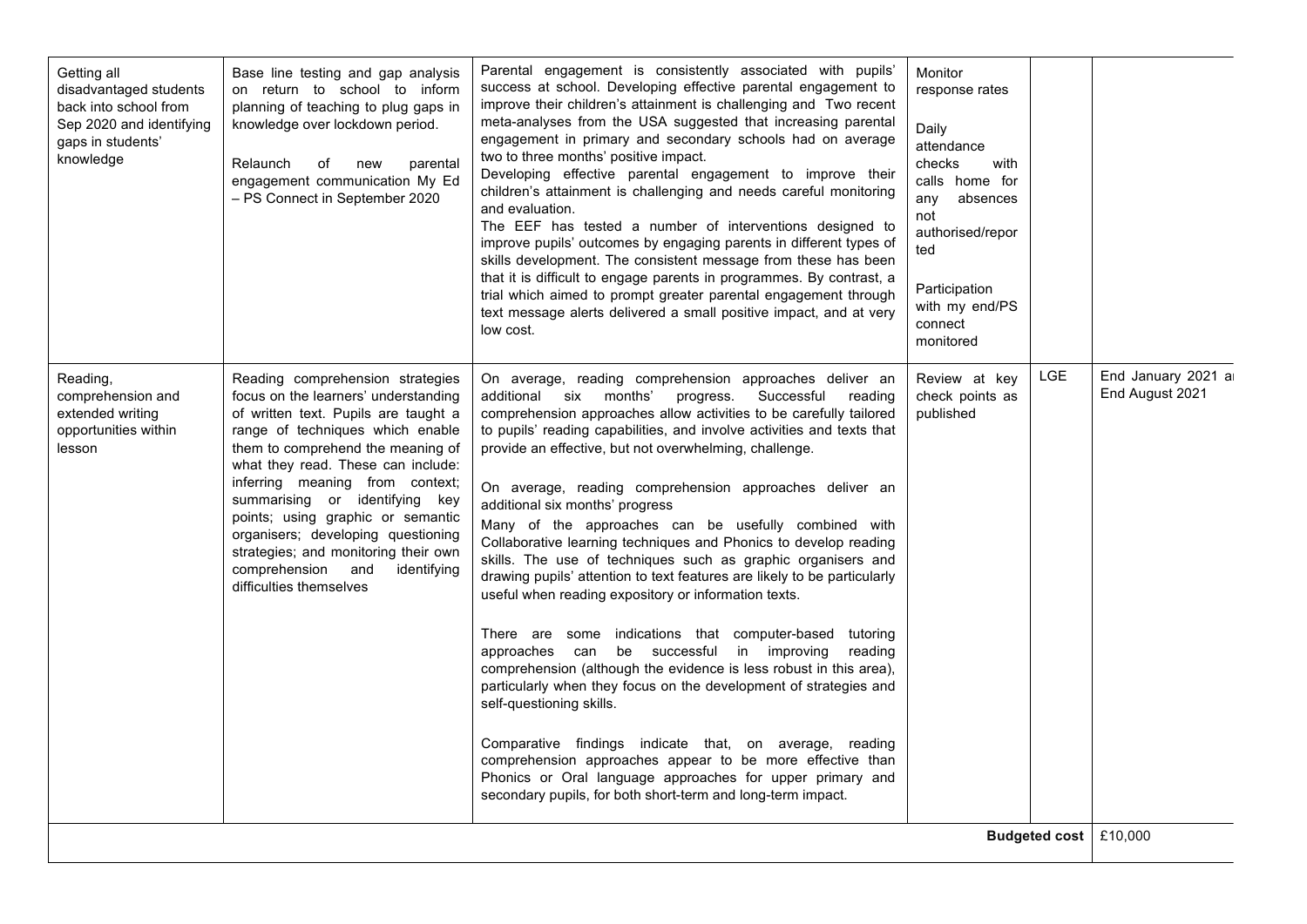| iii. Other approaches                                                                                                                                         |                                                                                                                                                                                                                                                                                                                                                                                                                                                                                                                                                                                                                                             |                                                                                                                                                                                                                                                                                                                                                                                                                                                                                                              |                                                                                                                                                           |                      |                                         |
|---------------------------------------------------------------------------------------------------------------------------------------------------------------|---------------------------------------------------------------------------------------------------------------------------------------------------------------------------------------------------------------------------------------------------------------------------------------------------------------------------------------------------------------------------------------------------------------------------------------------------------------------------------------------------------------------------------------------------------------------------------------------------------------------------------------------|--------------------------------------------------------------------------------------------------------------------------------------------------------------------------------------------------------------------------------------------------------------------------------------------------------------------------------------------------------------------------------------------------------------------------------------------------------------------------------------------------------------|-----------------------------------------------------------------------------------------------------------------------------------------------------------|----------------------|-----------------------------------------|
| <b>Action</b>                                                                                                                                                 | Intended outcome                                                                                                                                                                                                                                                                                                                                                                                                                                                                                                                                                                                                                            | What is the evidence and rationale for this choice?                                                                                                                                                                                                                                                                                                                                                                                                                                                          | How will you<br>ensure it is<br>implemented<br>well?                                                                                                      | <b>Staff</b><br>lead | When will you reviev<br>implementation? |
| Physical and virtual<br>library resources to be<br>made available                                                                                             | To allow all to be able to access<br>books and to provide a safe haven<br>for students to engage in activities,<br>work and research to facilitate their<br>development<br>New resources and books available.<br>Guest authors attending school to<br>meet students<br>HoY devised QA activities                                                                                                                                                                                                                                                                                                                                            | To support oracy and reading strategies as above                                                                                                                                                                                                                                                                                                                                                                                                                                                             | Students voice<br>feedback<br>Participation of<br>students in<br>library activities<br>and associated<br>clubs/events<br>Borrowing/lendin<br>g statistics | JCL/S<br><b>TL</b>   | End January 2021 an<br>End August 2021  |
| Curriculum review -<br>introduction of 3 year<br>KS3 - with creation of<br>new curriculum plan and<br>knowledge<br>banks/organisers for use<br>throughout KS3 | A 3 year KS3 allows for Mastery<br>learning and embedding of key skills<br>and knowledge<br>Traditional teaching keeps time spent<br>on a topic constant and allows pupils'<br>'mastery' of curriculum content to<br>vary. Mastery learning keeps<br>learning outcomes constant but<br>varies the time needed for pupils to<br>become proficient or competent at<br>these objectives.<br>Mastery learning breaks subject<br>matter and learning content into units<br>with clearly specified objectives<br>which are pursued until they are<br>achieved. Learners work through<br>each block of content in a series of<br>sequential steps. | There are a number of meta-analyses which indicate that, on<br>average, mastery learning approaches are effective, leading to an<br>additional five months' progress.<br>Mastery learning appears to be a promising strategy for narrowing<br>the attainment gap. Low-attaining pupils may gain one or two more<br>months of additional progress from this strategy than high-attaining<br>students. Teachers need to plan carefully for how to manage the<br>time of pupils who make progress more quickly. | Termly checks<br>LM review of<br>curriculum plans                                                                                                         | ATI                  | Termly                                  |
| <b>Cultural Capital</b><br>7 things by the end of<br>Year 7 for all year groups                                                                               | Student and parents being given the<br>opportunity to engage in the wider<br>social experience and develop<br>aspirations                                                                                                                                                                                                                                                                                                                                                                                                                                                                                                                   | Proven benefits between cultural and art opportunities and positive<br>impact on student education                                                                                                                                                                                                                                                                                                                                                                                                           | Schedules/year<br>group published<br>by EOT1                                                                                                              | ATI                  | Annually                                |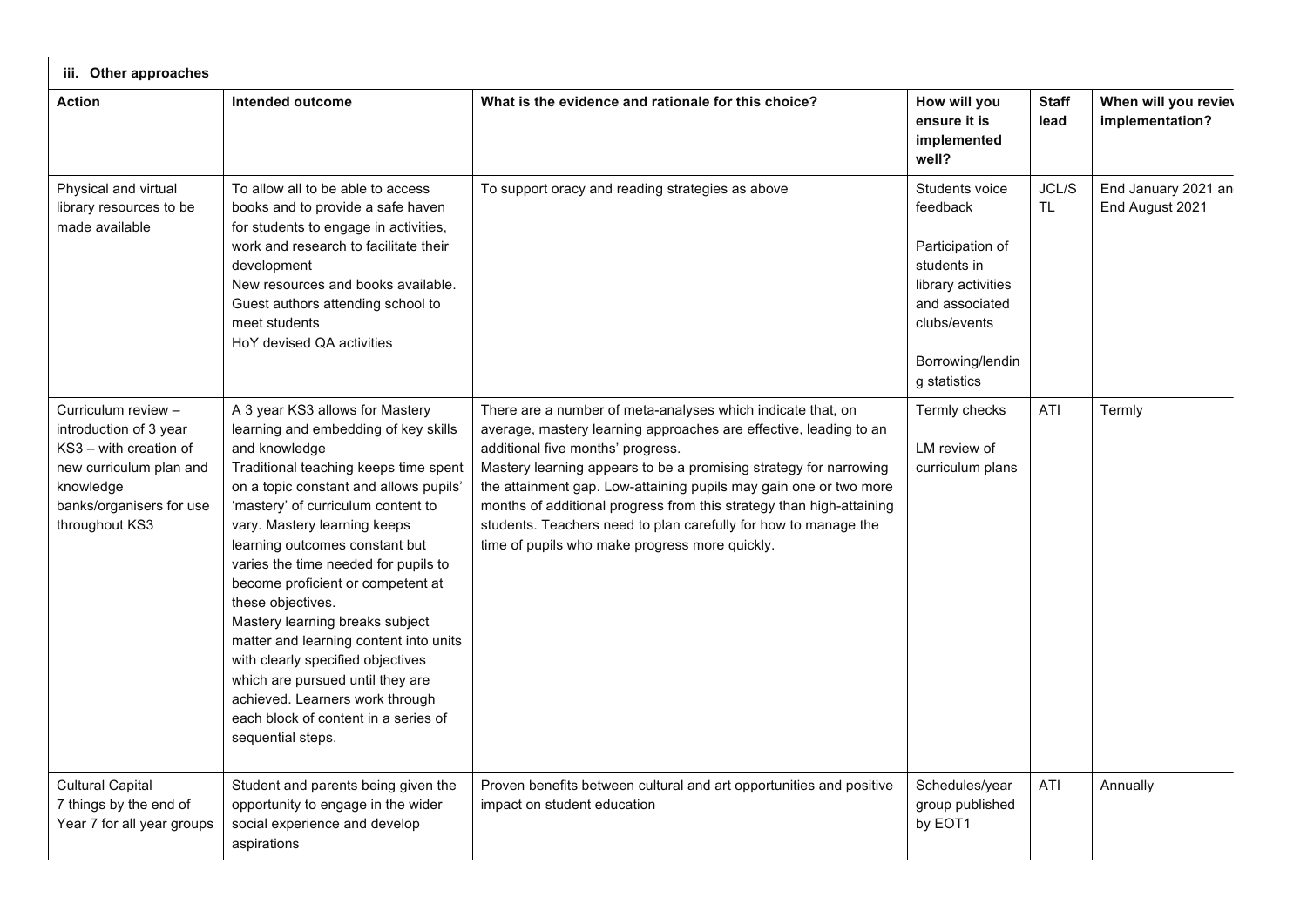| Educational Trips - when<br>permitted                                                                                                 | To enable disadvantaged students to<br>attend trips/enrichment opportunities                                                                                                                                                                                                                                                                                                                  | Proven benefits between cultural and art opportunities and positive<br>impact on student education                                                                                                   |                                                                                 | LPN                | Annually                                                                                                                               |
|---------------------------------------------------------------------------------------------------------------------------------------|-----------------------------------------------------------------------------------------------------------------------------------------------------------------------------------------------------------------------------------------------------------------------------------------------------------------------------------------------------------------------------------------------|------------------------------------------------------------------------------------------------------------------------------------------------------------------------------------------------------|---------------------------------------------------------------------------------|--------------------|----------------------------------------------------------------------------------------------------------------------------------------|
| Equipment provision<br>including tablet/laptops if<br>required and offsite<br>subscriptions to key<br>packages to support<br>students | Accessing curriculum and keeping<br>pace with peer group progress<br>otherwise they are unable to access<br>online learning.<br>Providing extra revision/support<br>materials to enable students to<br>Materials to allow students the same<br>opportunities eg Art/ DT<br>To give students ability to access<br>resources designed to support<br>studies and promote health and<br>wellbeing | Relationships with families which enable them to communicate with<br>team members openly and honestly about their situations.<br>Students ability to ask for help                                    | Register of<br>equipment<br>provided kept by<br>Head of<br>Students<br>Services | SGD                | Ongoing review and<br>assessment                                                                                                       |
| Mentoring - Pastoral -<br>provision of form time<br>and 100 mins/fortnight of<br>quality pastoral<br>provision/protected time         | Improved emotional wellbeing and<br>resilience as students emotionally<br>unable to access learning and can<br>become academically<br>disadvantaged.<br>IAG guidance in every year group to<br>build student aspiration and<br>knowledge to facilitate their next<br>steps/suitable pathways of choice                                                                                        | Learners able to express concerns and worries which enables them<br>to cope with day to day school life and it's demands. Staff building<br>a rapport with students based on trust and non judgement | New programme<br>devised by<br>DHOS and<br>published Term                       | LBW/H<br>OY        | Reviewed on a regula<br>basis. Mentoring will<br>continue as long as<br>needed                                                         |
| Uniform (school and PE<br>Kit) / Travel costs                                                                                         | Can attend school and lessons,<br>which will ensure their attendance is<br>good. Do not feel disadvantaged<br>compared to peers<br>Unable to afford uniform especially<br>mid-year. Unable to attend due to<br>high transport costs. Distance can<br>be an issue for some.                                                                                                                    | Developing relationships with students and families. Observant to<br>the emotional and physical needs of the student                                                                                 | Tracker of<br>need/spending<br>monitored by<br><b>Student Services</b><br>Lead  | SGD/<br><b>DSN</b> | Ongoing, case by cas<br>Students feel a valued<br>member of the school<br>community ensuring<br>standards and all mee<br>expectations. |
| <b>Budget cost</b>                                                                                                                    |                                                                                                                                                                                                                                                                                                                                                                                               |                                                                                                                                                                                                      |                                                                                 |                    | £9,265                                                                                                                                 |
|                                                                                                                                       |                                                                                                                                                                                                                                                                                                                                                                                               |                                                                                                                                                                                                      | Total budgeted cost   £79,265                                                   |                    |                                                                                                                                        |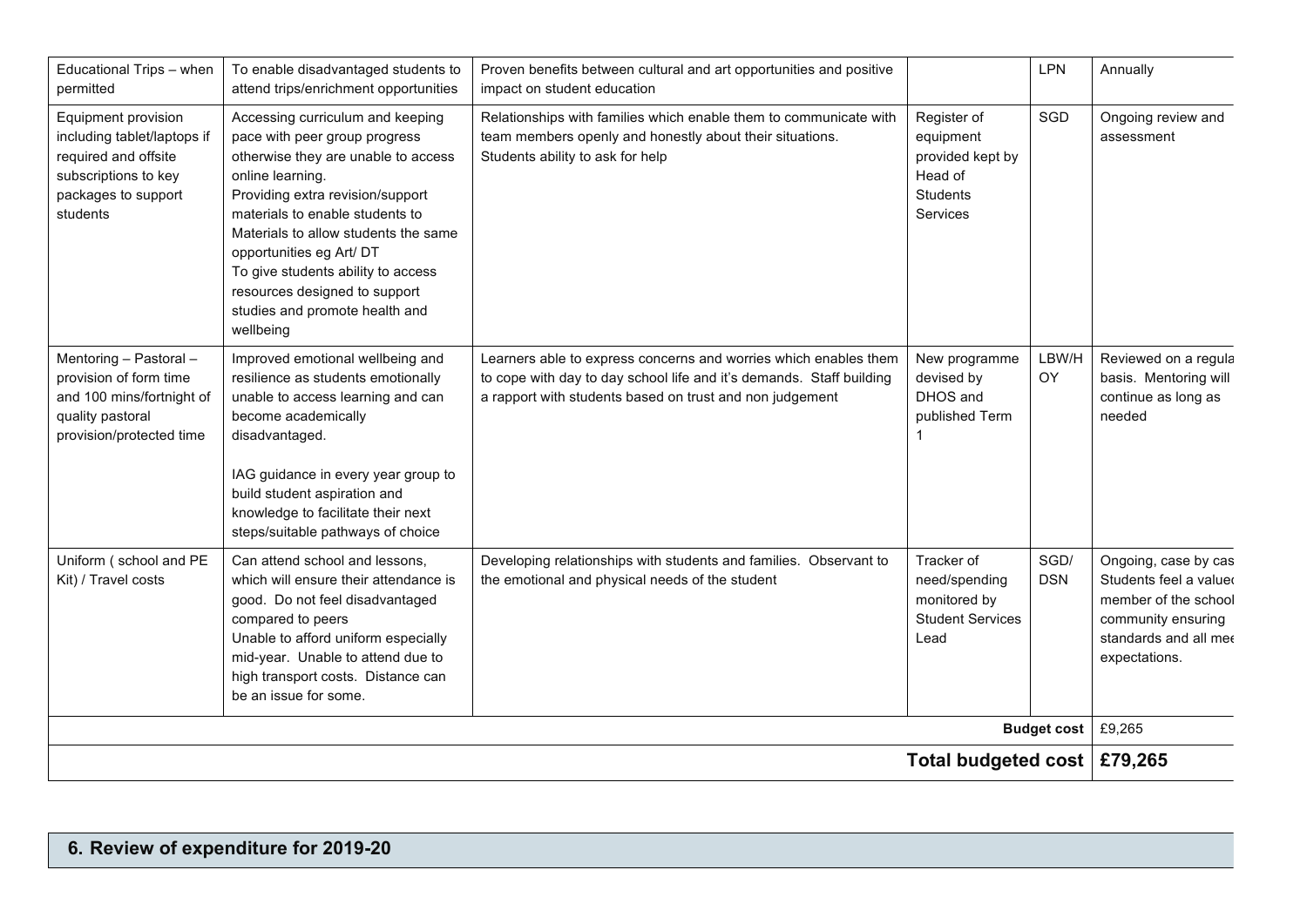| <b>Previous Academic Year</b> | Pupil Premium Funding: £86,020                                                                                                                                                                                                                                                                                                                                                                                                                                                                                                                                                                                                                                                                                                                                                                                                                                                                                                                                                                                                                                                                                      |
|-------------------------------|---------------------------------------------------------------------------------------------------------------------------------------------------------------------------------------------------------------------------------------------------------------------------------------------------------------------------------------------------------------------------------------------------------------------------------------------------------------------------------------------------------------------------------------------------------------------------------------------------------------------------------------------------------------------------------------------------------------------------------------------------------------------------------------------------------------------------------------------------------------------------------------------------------------------------------------------------------------------------------------------------------------------------------------------------------------------------------------------------------------------|
|                               | As outlined in our Pupil Premium Policy, at Holcombe we use the grant relating to disadvantaged student to support<br>structures and processes which remove barriers for learning and progress. Many of our students face circumstances<br>that create barriers to them progressing in line with their non-disadvantaged peers. These barriers may be financial<br>a lack of the resources needed for their studies or to pay for visits, or they may be social, emotional or educational -<br>challenges or stresses and that make it more difficult for them to access the learning opportunities provided. As<br>such, Pupil Premium funding will be used to support projects and opportunities, enabling access for all, by eliminating th<br>barriers created by financial difficulties. Funding will be used to enable the employment of staff and establish projects an<br>services that will help students tackle social, emotional and educational barriers to learning.<br>In addressing these barriers we have four priorities that have proved very successful in 2017-19 and HGS continued<br>2019-20: |
|                               | Encouraging and Facilitating Aspiration.<br>ii.<br>Facilitating Progress and Academic Success for All<br>iii.<br>Addressing Student's Special Educational Needs.<br>Enabling Experiences beyond the Curriculum.<br>iv.                                                                                                                                                                                                                                                                                                                                                                                                                                                                                                                                                                                                                                                                                                                                                                                                                                                                                              |

| <b>Quality of Education for All</b><br>1. |            |                                |                                                                                                                                                                                                                                                                                                                                                                                                                                                                                     |                                                                                                                                                                                                                                                                                                                                                                                                                                                                                                                                                                    |        |
|-------------------------------------------|------------|--------------------------------|-------------------------------------------------------------------------------------------------------------------------------------------------------------------------------------------------------------------------------------------------------------------------------------------------------------------------------------------------------------------------------------------------------------------------------------------------------------------------------------|--------------------------------------------------------------------------------------------------------------------------------------------------------------------------------------------------------------------------------------------------------------------------------------------------------------------------------------------------------------------------------------------------------------------------------------------------------------------------------------------------------------------------------------------------------------------|--------|
| <b>Action/Area of Spend</b>               | Percentage | <b>Priorities</b><br>addressed | Estimated Impact of Spend: Did you meet the success criteria?<br>Include impact on pupils not eligible for PP, if appropriate.                                                                                                                                                                                                                                                                                                                                                      | Outcome assessed Sept. 2020 and<br><b>Lessons Learned</b>                                                                                                                                                                                                                                                                                                                                                                                                                                                                                                          | Cost   |
| <b>Teaching Staff Salaries</b>            |            |                                |                                                                                                                                                                                                                                                                                                                                                                                                                                                                                     |                                                                                                                                                                                                                                                                                                                                                                                                                                                                                                                                                                    | £65000 |
| Interim Head of School -<br>Students (15  | 15 percent | All                            | Responsible for successful outcomes across the school, and<br>ensuring there is an appropriate curriculum, monitoring progress of<br>PP, working with middle leadership on strategies to support PP<br>students' progress.<br>To ensure that all safeguarding concerns relating to disadvantaged<br>students are addressed in an expedient and effective manner. To<br>foster positive behaviour for learning and maximise the impact of<br>school time for disadvantaged students. | PP Progress 8 score is better than non-<br>pp students and is best ever achieved.<br>Last year's results were Ever 6/PP +0.49<br>compared to +0.88 this year,<br>consistently improving results for our<br>disadvantaged students and closing the<br>gap in the last 4 years. Most able<br>students (80%) had the best ever<br>Progress 8 results at +0.50.<br><b>Impact: Most Able PP achieved a P8</b><br>score of +0.83. This was a key focus for<br><b>HGS in 2018/19/20</b><br>All 10 previous PP students in Year 13<br>attained their choice of University. |        |
| Head of School – Staffing &<br>Operations | 15 percent | All                            | Responsible for ensuring all those pupils entitled to funding are<br>aware and utilise the funding available to support them removing<br>barriers to their learning, progress and final outcomes. To monitor<br>and track spending to ensure all funds are allocated to PP students<br>with review of impact of spending.                                                                                                                                                           |                                                                                                                                                                                                                                                                                                                                                                                                                                                                                                                                                                    |        |
| Trust Lead for Teaching &<br>Learning     | 5 percent  | 1.11                           | To drive quality first teaching and learning, ensuring all teachers<br>have the necessary data and strategies for support pupil premium<br>students and deliver stretch and challenge                                                                                                                                                                                                                                                                                               |                                                                                                                                                                                                                                                                                                                                                                                                                                                                                                                                                                    |        |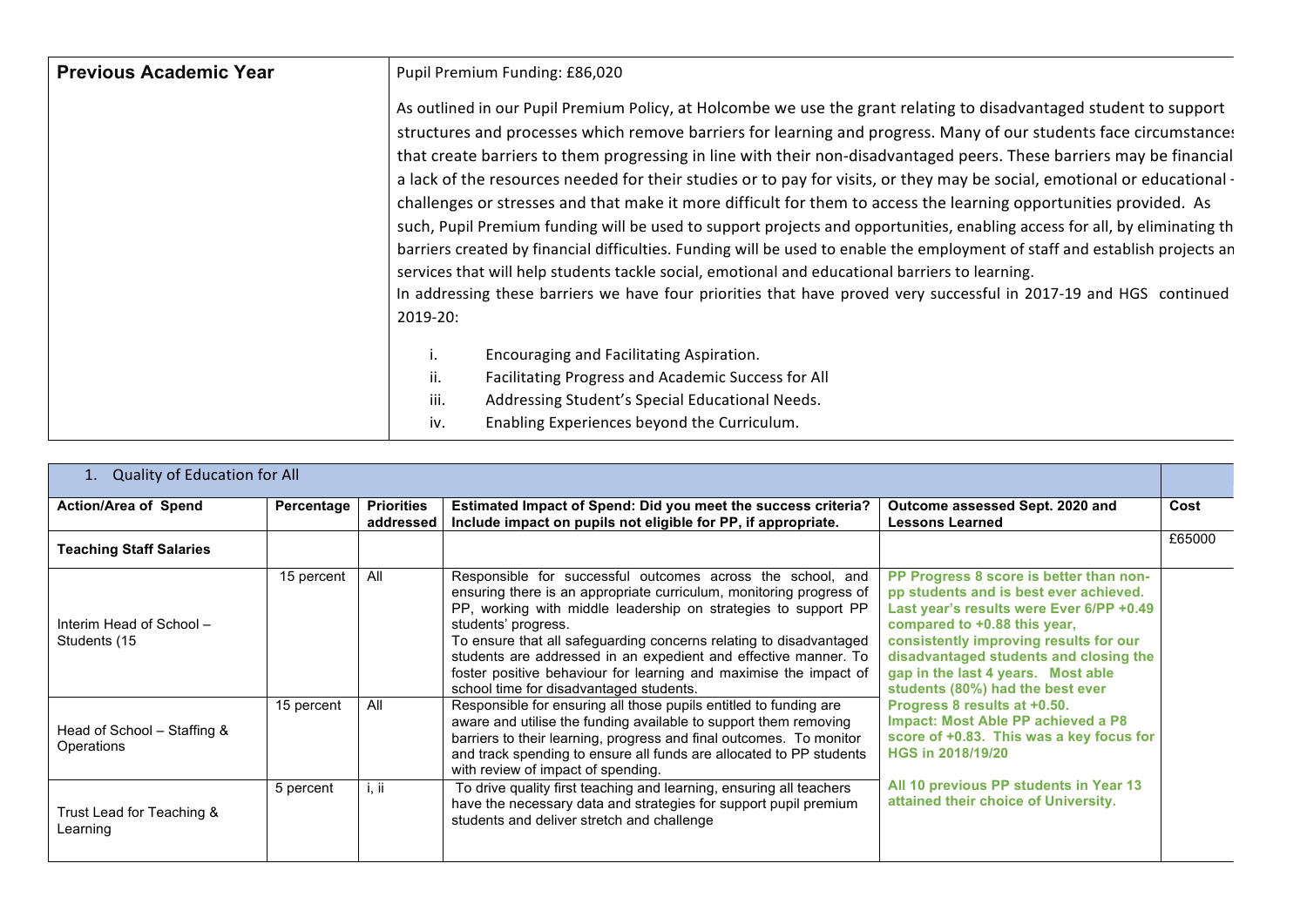| Deputy Head of School -<br>Quality of<br>Education/Curriculum &<br>Achievement | 15 percent | I, ii, iii                     | To ensure student services and Deputy Senco identify barriers to<br>learning and provide suitable support and expertise to allow<br>students to access the curriculum fully. To ensure there is a culture<br>of good behaviour for learning within the classroom to further<br>facilitate a calm and purposeful learning environment where all PP<br>students can flourish.<br>To foster high levels of attainment by disadvantaged<br>students across the school and particularly during Key Stage<br>4. Identify and meet specific needs for disadvantage students in<br>relation to post-16 pathways, providing a strong foundation for<br>continued progress. | All safeguarding concerns have been dealt<br>with swiftly and in line with school policy<br>and the necessary action/support put in<br>place, to prevent any barrier to student<br>attendance and performance.<br>Provision 'The Bridge' further supports<br>student behaviour, reflection and<br>resolution.<br>With PP/Ever6 pupils outperforming their<br>peers, there has been no disadvantage for<br>students in their choice of post 16<br>pathways.<br>Some encouraging long term<br>improvements measured in Year 7-10.<br>Gaps in progress in Year 11 have been<br>overturned.<br>Consistency of approach across HGS<br>Spending directly linked to priorities |         |
|--------------------------------------------------------------------------------|------------|--------------------------------|-------------------------------------------------------------------------------------------------------------------------------------------------------------------------------------------------------------------------------------------------------------------------------------------------------------------------------------------------------------------------------------------------------------------------------------------------------------------------------------------------------------------------------------------------------------------------------------------------------------------------------------------------------------------|-------------------------------------------------------------------------------------------------------------------------------------------------------------------------------------------------------------------------------------------------------------------------------------------------------------------------------------------------------------------------------------------------------------------------------------------------------------------------------------------------------------------------------------------------------------------------------------------------------------------------------------------------------------------------|---------|
| Head of Year (Year 11)                                                         | 10 percent | All                            | To foster progress of disadvantaged students within their Year<br>group. Identifying and meeting needs and opportunities beyond the<br>curriculum. Provide support in the identification special educational<br>needs of disadvantaged students.                                                                                                                                                                                                                                                                                                                                                                                                                  | Progress of students individually tracked<br>and supported by specialist team leading<br>to improved communication and progress.                                                                                                                                                                                                                                                                                                                                                                                                                                                                                                                                        |         |
| Head of Year (Year 10)                                                         | 10 percent | All                            | To foster progress of disadvantaged students within their Year<br>group. Identifying and meeting needs and opportunities beyond the<br>curriculum. Provide support in the identification of special<br>educational needs of disadvantaged students.<br>Lead on the development of PP literacy skills.                                                                                                                                                                                                                                                                                                                                                             | Progress of students individually tracked<br>and supported by specialist team leading<br>to improved communication and progress                                                                                                                                                                                                                                                                                                                                                                                                                                                                                                                                         |         |
| Head of Year (Year 9)                                                          | 10 percent | All                            | To foster progress of disadvantaged students within their Year<br>group. Identifying and meeting needs and opportunities beyond the<br>curriculum. Provide support in the identification of special<br>educational needs of disadvantaged students.                                                                                                                                                                                                                                                                                                                                                                                                               | Progress of students individually tracked<br>and supported by specialist team leading<br>to improved communication and progress                                                                                                                                                                                                                                                                                                                                                                                                                                                                                                                                         |         |
| Leads of Lower School (Years 7<br>88)                                          | 10 percent | All                            | To foster progress of disadvantaged lower school students Year<br>group. Identifying and meeting needs and opportunities beyond the<br>curriculum. Provide support in the identification of special<br>educational needs of disadvantaged students.                                                                                                                                                                                                                                                                                                                                                                                                               | Progress of students individually tracked<br>and supported by specialist team leading<br>to improved communication and progress                                                                                                                                                                                                                                                                                                                                                                                                                                                                                                                                         |         |
| 2. Targeted Support                                                            |            |                                |                                                                                                                                                                                                                                                                                                                                                                                                                                                                                                                                                                                                                                                                   |                                                                                                                                                                                                                                                                                                                                                                                                                                                                                                                                                                                                                                                                         | £17,500 |
| Area of Spend                                                                  | Spend      | <b>Priorities</b><br>addressed | <b>Impact of Spend</b>                                                                                                                                                                                                                                                                                                                                                                                                                                                                                                                                                                                                                                            | Outcomes assessed Sept. 2020                                                                                                                                                                                                                                                                                                                                                                                                                                                                                                                                                                                                                                            |         |
| <b>Curriculum Materials</b>                                                    | £12,000    | i, ii                          | To provide PP students with access to curriculum and revision<br>resources to provide a foundation for academic attainment.                                                                                                                                                                                                                                                                                                                                                                                                                                                                                                                                       | HGS has been able to provide curriculum<br>and revision materials to all PP students as<br>required and continues to provide text<br>books/reference library so that students<br>have full access to materials needed to<br>progress. There have been huge strides in<br>supplementing learning at school with<br>home learning via virtual/digital platforms in<br>place since March 2020.                                                                                                                                                                                                                                                                             |         |